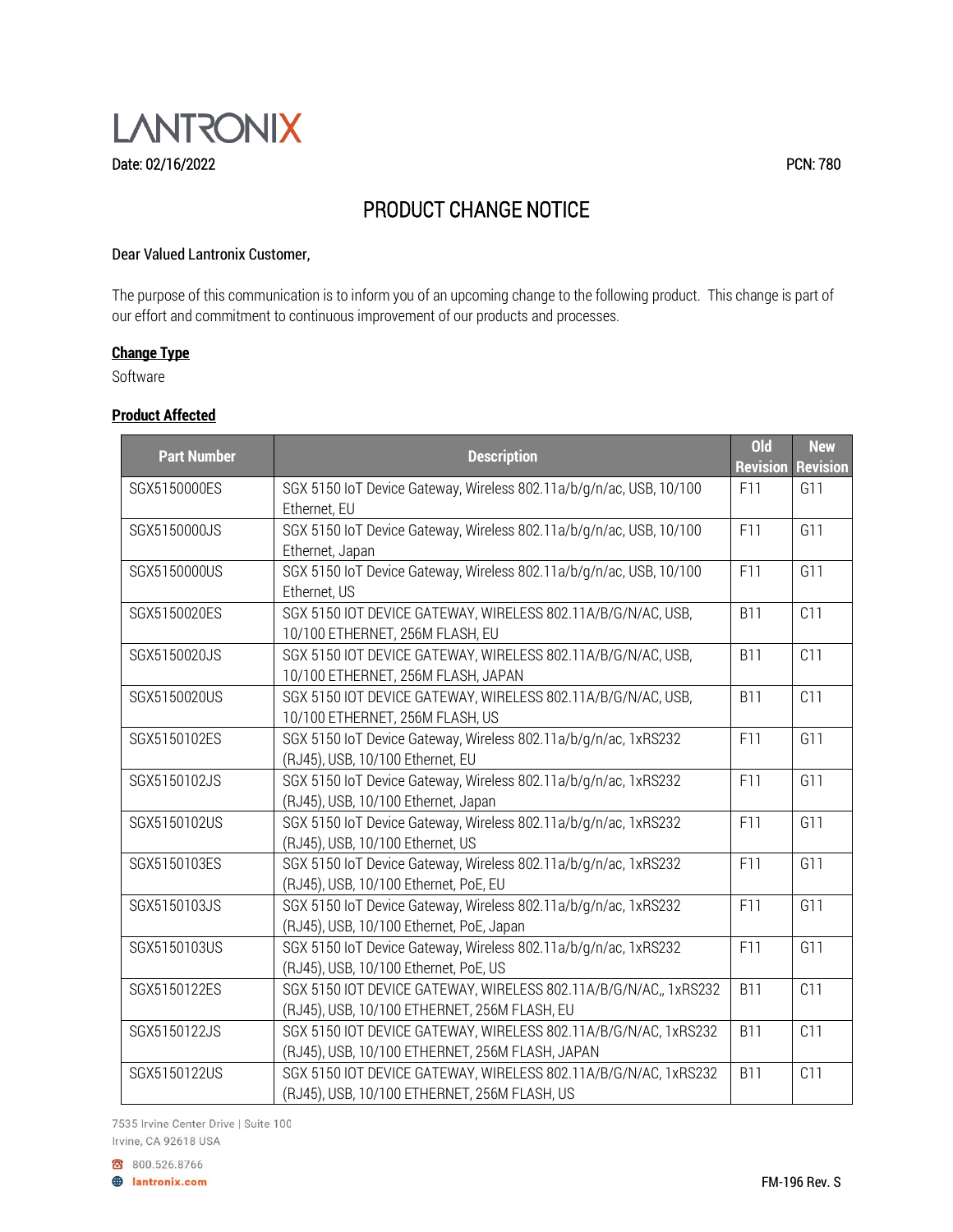| SGX5150123ES | SGX 5150 IOT DEVICE GATEWAY, WIRELESS 802.11A/B/G/N/AC, 1xRS232<br>(RJ45), USB, 10/100 ETHERNET, POE, 256M FLASH, EU                                                                         | <b>B11</b> | C11 |
|--------------|----------------------------------------------------------------------------------------------------------------------------------------------------------------------------------------------|------------|-----|
| SGX5150123JS | SGX 5150 IOT DEVICE GATEWAY, WIRELESS 802.11A/B/G/N/AC, 1xRS232                                                                                                                              | <b>B11</b> | C11 |
| SGX5150123US | (RJ45), USB, 10/100 ETHERNET, POE, 256M FLASH, JAPAN<br>SGX 5150 IOT DEVICE GATEWAY, WIRELESS 802.11A/B/G/N/AC, 1xRS232<br>(RJ45), USB, 10/100 ETHERNET, POE, 256M FLASH, US                 | <b>B11</b> | C11 |
| SGX51501M2ES | SKU, WIRELESS IOT GATEWAY ONLY, WITH ANTENNA AND LEVEL 6<br>MEDICAL GRADE POWER SUPPLY, 1XRS232 (RJ45), USB, 10/100                                                                          | <b>B11</b> | C11 |
| SGX51501M2US | ETHERNET, 802.11 A/B/G/N/AC, EUROPEAN, SGX 5150 MD<br>SKU, WIRELESS IOT GATEWAY ONLY, WITH ANTENNA, 1XRS232 (RJ45),                                                                          | <b>B11</b> | C11 |
|              | USB, 10/100 ETHERNET, 802.11 A/B/G/N/AC, NORTH AMERICA, MEDICAL<br>GRADE POWER SUPPLY LEVEL 6 & POWER CORD, SGX 5150 MD                                                                      |            |     |
| SGX5150202ES | SGX 5150 IoT Device Gateway, Wireless 802.11a/b/g/n/ac, 2xRS232<br>(RJ45), USB, 10/100 Ethernet, EU                                                                                          | F11        | G11 |
| SGX5150202JS | SGX 5150 IoT Device Gateway, Wireless 802.11a/b/g/n/ac, 2xRS232<br>(RJ45), USB, 10/100 Ethernet, Japan                                                                                       | F11        | G11 |
| SGX5150202US | SGX 5150 IoT Device Gateway, Wireless 802.11a/b/g/n/ac, 2xRS232<br>(RJ45), USB, 10/100 Ethernet, US                                                                                          | F11        | G11 |
| SGX5150205ES | SGX 5150 IoT Device Gateway, Wireless 802.11a/b/g/n/ac, 2xRS485<br>(RJ45), USB, 10/100 Ethernet, PoE, EU                                                                                     | F11        | G11 |
| SGX5150205JS | SGX 5150 IoT Device Gateway, Wireless 802.11a/b/g/n/ac, 2xRS485<br>(RJ45), USB, 10/100 Ethernet, PoE, Japan                                                                                  | F11        | G11 |
| SGX5150205US | SGX 5150 IoT Device Gateway, Wireless 802.11a/b/g/n/ac, 2xRS485<br>(RJ45), USB, 10/100 Ethernet, PoE, US                                                                                     | F11        | G11 |
| SGX5150222ES | SGX 5150 IOT DEVICE GATEWAY, WIRELESS 802.11A/B/G/N/AC, 2xRS232<br>(RJ45), USB, 10/100 ETHERNET, 256M FLASH, EU                                                                              | <b>B11</b> | C11 |
| SGX5150222JS | SGX 5150 IOT DEVICE GATEWAY, WIRELESS 802.11A/B/G/N/AC, 2xRS232<br>(RJ45), USB, 10/100 ETHERNET, 256M FLASH, JAPAN                                                                           | <b>B11</b> | C11 |
| SGX5150222US | SGX 5150 IOT DEVICE GATEWAY, WIRELESS 802.11A/B/G/N/AC, 2xRS232<br>(RJ45), USB, 10/100 ETHERNET, 256M FLASH, US                                                                              | <b>B11</b> | C11 |
| SGX5150225ES | SGX 5150 IOT DEVICE GATEWAY, WIRELESS 802.11A/B/G/N/AC,<br>2xRS232/RS485 (RJ45), USB, 10/100 ETHERNET, POE, 256M FLASH, EU                                                                   | <b>B11</b> | C11 |
| SGX5150225JS | SGX 5150 IOT DEVICE GATEWAY, WIRELESS 802.11A/B/G/N/AC,<br>2xRS232/RS485 (RJ45), USB, 10/100 ETHERNET, POE, 256M FLASH,<br><b>JAPAN</b>                                                      | <b>B11</b> | C11 |
| SGX5150225US | SGX 5150 IOT DEVICE GATEWAY, WIRELESS 802.11A/B/G/N/AC,<br>2xRS232/RS485 (RJ45), USB, 10/100 ETHERNET, POE, 256M FLASH, US                                                                   | <b>B11</b> | C11 |
| SGX51502M2ES | SKU, WIRELESS IOT GATEWAY ONLY, WITH ANTENNA AND LEVEL 6<br>MEDICAL GRADE POWER SUPPLY, 2XRS232 (RJ45), USB, 10/100<br>ETHERNET, 802.11 A/B/G/N/AC, EUROPEAN, SGX 5150 MD                    | <b>B11</b> | C11 |
| SGX51502M2US | SKU, WIRELESS IOT GATEWAY ONLY WITH ANTENNA, 2XRS232 (RJ45),<br>USB, 10/100 ETHERNET, 802.11 A/B/G/N/AC, NORTH AMERICA, WITH<br>MEDICAL GRADE POWER SUPPLY LEVEL 6 & POWER CORD, SGX 5150 MD | <b>B11</b> | C11 |
| SGX51502N2ES | SGX 5150 XL IOT DEVICE GATEWAY, WIRELESS 802.11A/B/G/N/AC,<br>2xRS232 (RJ45), 10/100 ETHERNET, 256MB FLASH, W / INTERNAL 8G<br>USB FLASH FOR STORAGE, W / POWER SUPPLY, EU                   | <b>B12</b> | C12 |

7535 Irvine Center Drive | Suite 100 Irvine, CA 92618 USA

800.526.8766